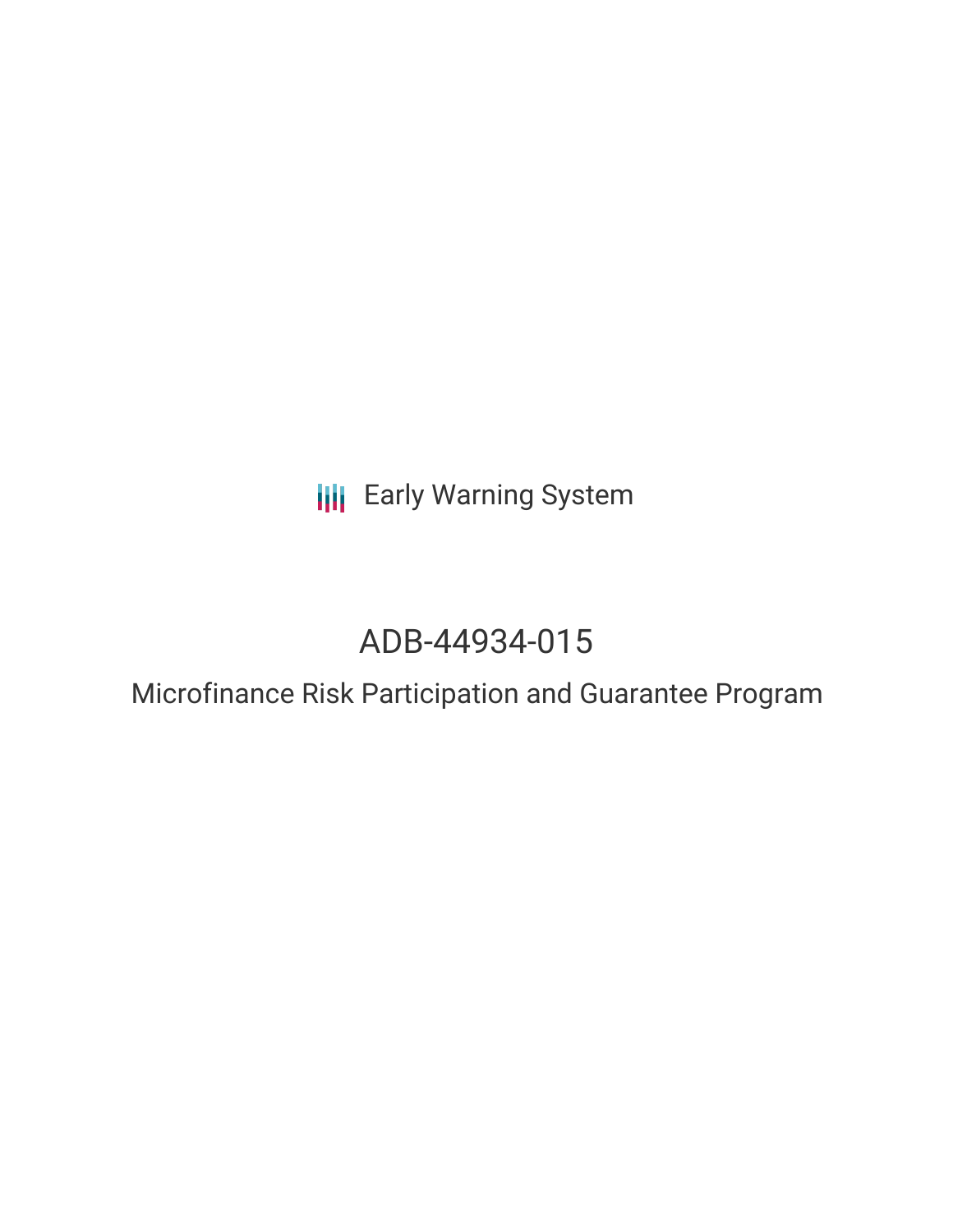

### **Quick Facts**

| <b>Financial Institutions</b>  | Asian Development Bank (ADB) |
|--------------------------------|------------------------------|
| <b>Status</b>                  | Approved                     |
| <b>Bank Risk Rating</b>        | U                            |
| <b>Voting Date</b>             | 2015-10-26                   |
| <b>Sectors</b>                 | Finance                      |
| <b>Investment Type(s)</b>      | Guarantee                    |
| <b>Investment Amount (USD)</b> | \$50.00 million              |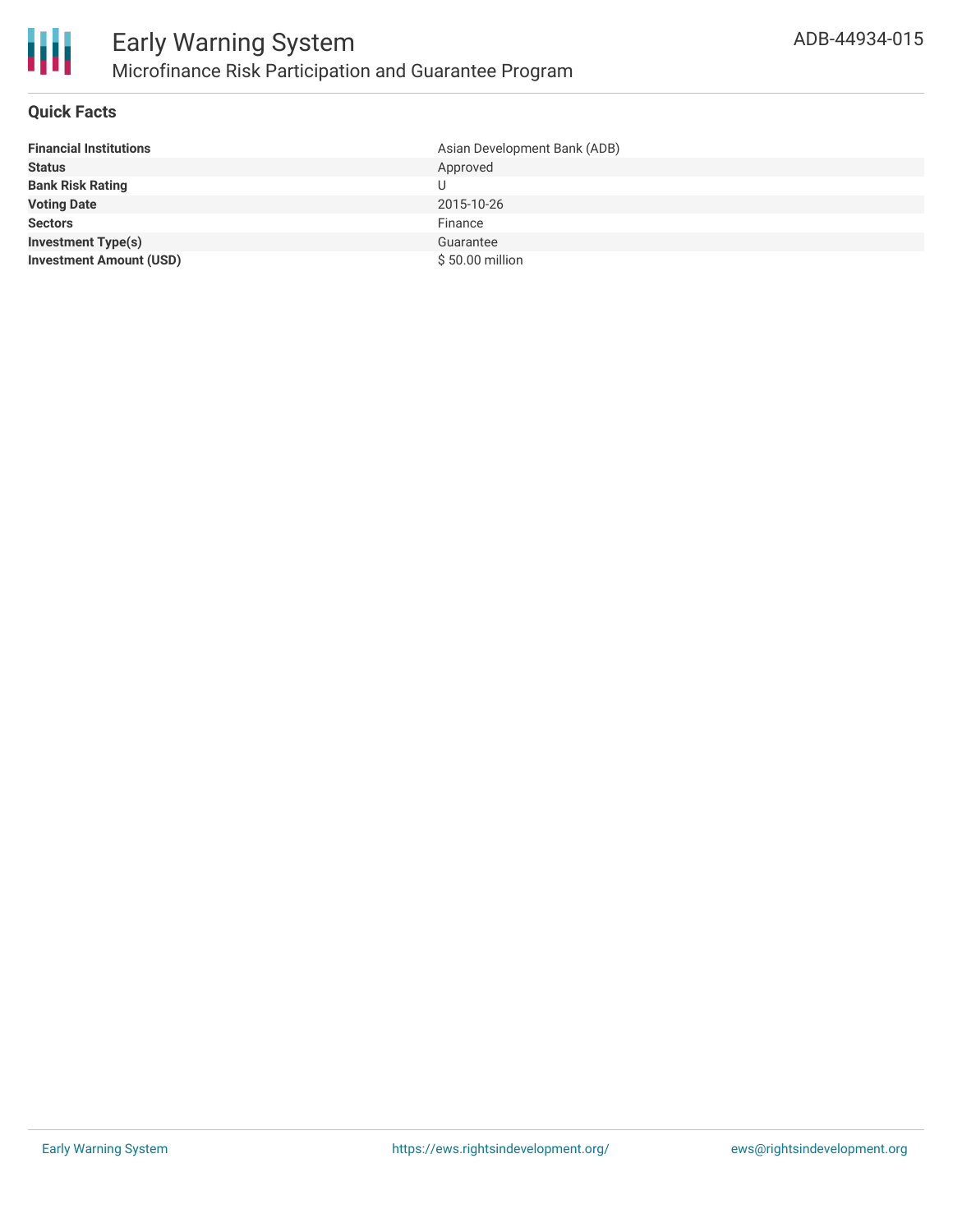

## **Project Description**

According to bank documents, access to finance is often cited as one of the primary obstacles for micro, small, and mediumsized enterprises (MSMEs). An International Finance Corporation report found that MSMEs in developing countries face a financing gap of about \$2.1 trillion–\$2.6 trillion, which is equivalent to 30%–36% of current outstanding MSME credit. The impact of the Andhra Pradesh crisis in the microfinance industry in 2010 created an acute liquidity scarcity for microfinance institutions (MFIs) throughout India. In response, ADB developed the Microfinance Risk Participation and Guarantee Program to encourage international and domestic financial institutions to increase their lending volumes to microfinance through risk participation and guarantee arrangements.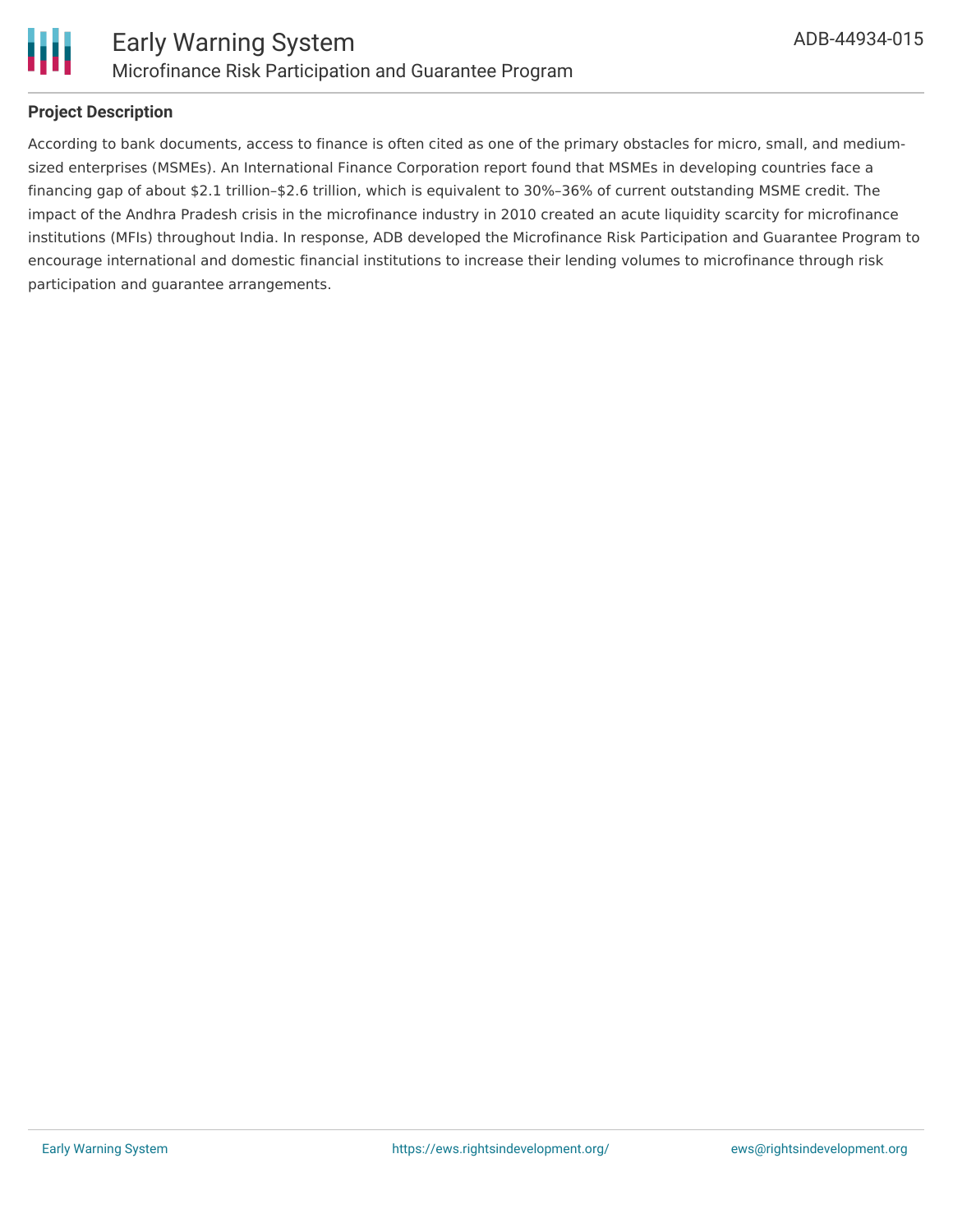

### **Investment Description**

Asian Development Bank (ADB)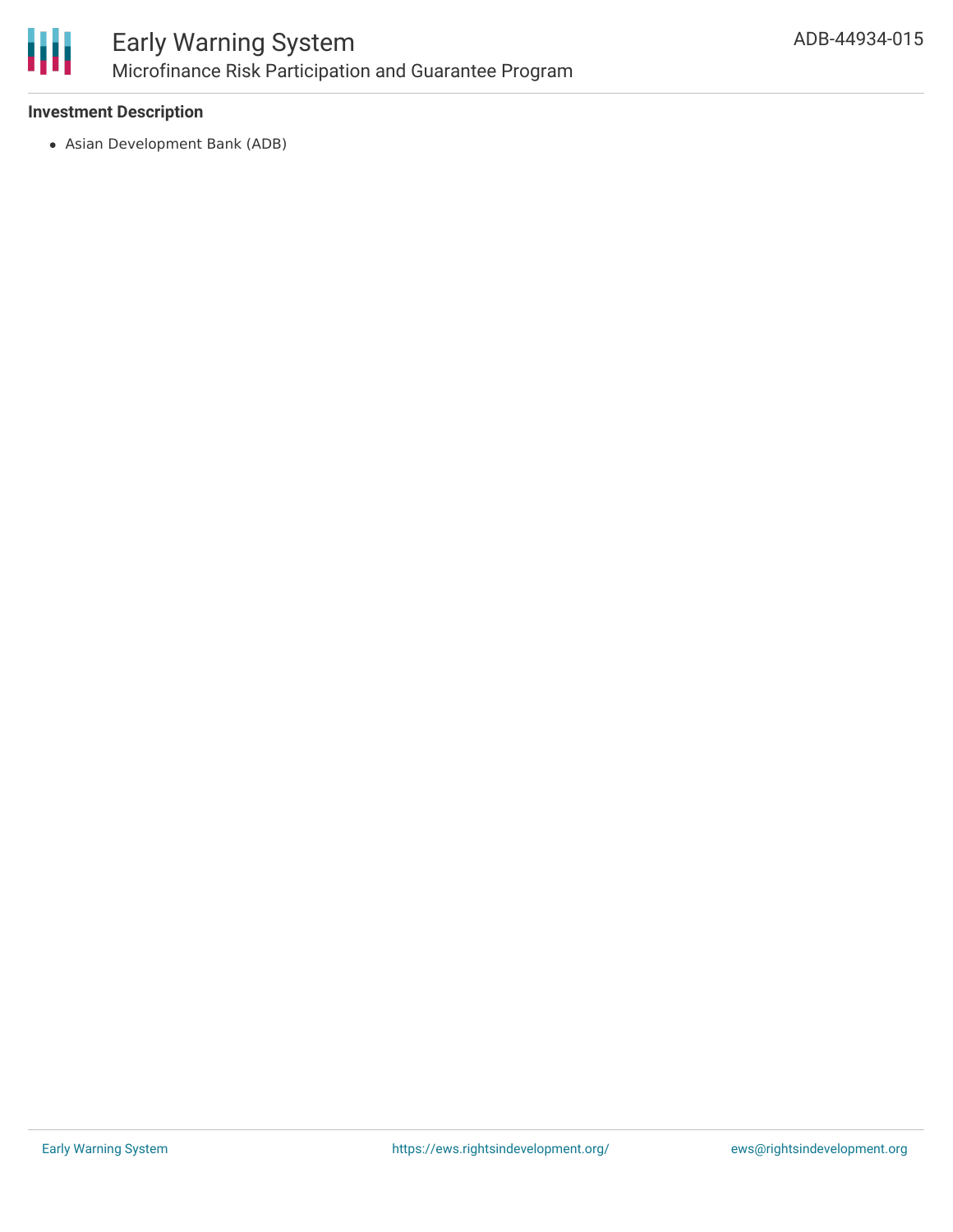

#### **Contact Information**

No contact information provided at the time of disclosure.

#### **ACCOUNTABILITY MECHANISM OF ADB**

The Accountability Mechanism is an independent complaint mechanism and fact-finding body for people who believe they are likely to be, or have been, adversely affected by an Asian Development Bank-financed project. If you submit a complaint to the Accountability Mechanism, they may investigate to assess whether the Asian Development Bank is following its own policies and procedures for preventing harm to people or the environment. You can learn more about the Accountability Mechanism and how to file a complaint at: http://www.adb.org/site/accountability-mechanism/main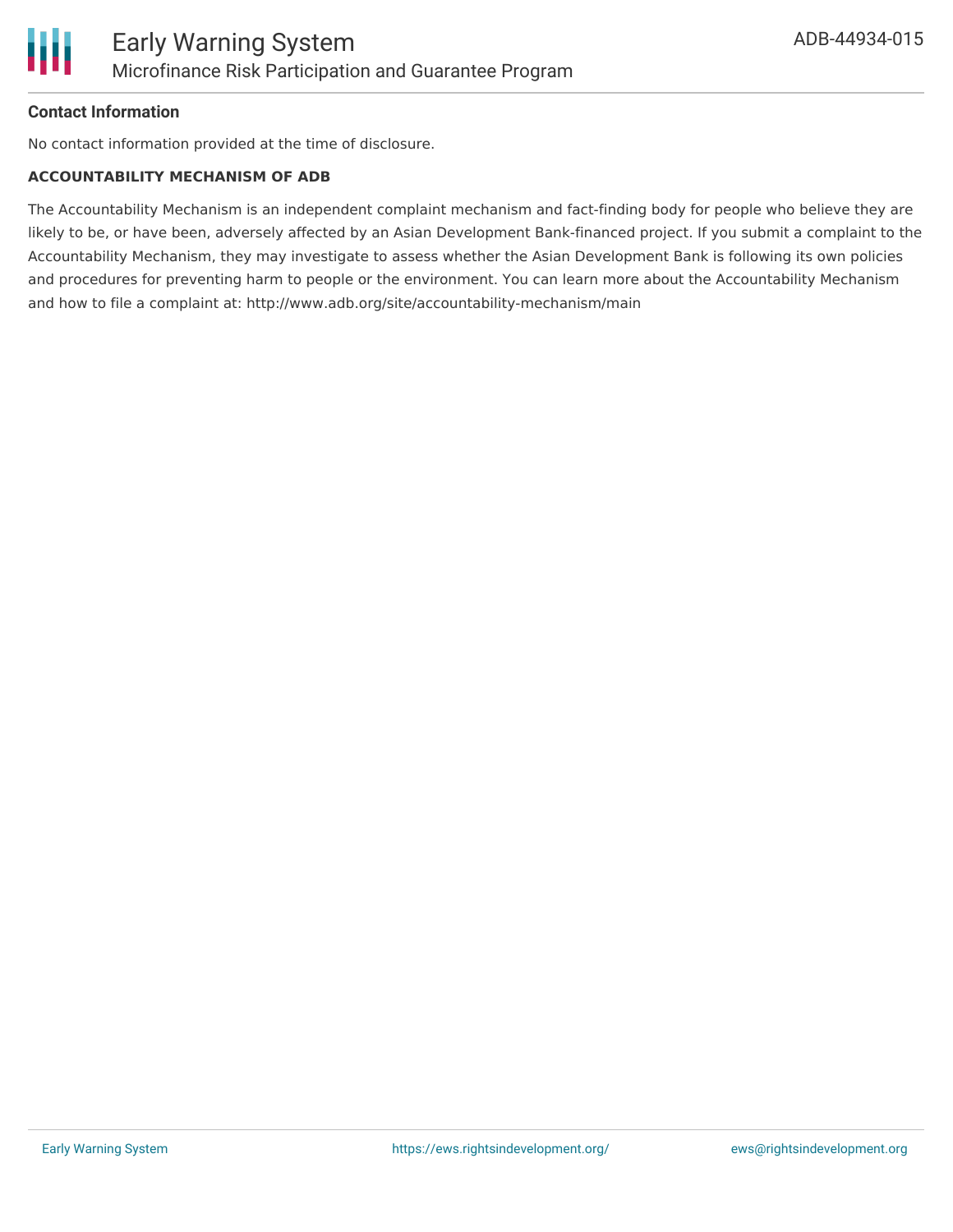

#### **Bank Documents**

- [Guarantee](https://ewsdata.rightsindevelopment.org/files/documents/15/ADB-44934-015_dZytJXh.pdf) Structure [\[Original](https://www.adb.org/projects/documents/microfinance-risk-participation-and-guarantee-program-af-mcs) Source]
- [Implementation](https://ewsdata.rightsindevelopment.org/files/documents/15/ADB-44934-015_G5V074E.pdf) Arrangements [\[Original](https://www.adb.org/projects/documents/microfinance-risk-participation-and-guarantee-program-af-mcs) Source]
- [Microfinance](https://ewsdata.rightsindevelopment.org/files/documents/15/ADB-44934-015_eZkKrNg.pdf) Risk Participation and Guarantee Program: Major Change and Additional Financing [\[Original](https://www.adb.org/projects/documents/microfinance-risk-participation-and-guarantee-program-af-mcs) Source]
- Partner Financial [Institution](https://ewsdata.rightsindevelopment.org/files/documents/15/ADB-44934-015_unsCTQk.pdf) Criteria [\[Original](https://www.adb.org/projects/documents/microfinance-risk-participation-and-guarantee-program-af-mcs) Source]
- Program [Milestones](https://ewsdata.rightsindevelopment.org/files/documents/15/ADB-44934-015_poTEVXu.pdf) [\[Original](https://www.adb.org/projects/documents/microfinance-risk-participation-and-guarantee-program-af-mcs) Source]
- Project [Disclosure](https://ewsdata.rightsindevelopment.org/files/documents/15/ADB-44934-015.pdf) PDF [\[Original](https://www.adb.org/printpdf/projects/44934-015/main) Source]
- Risk [Participation](https://ewsdata.rightsindevelopment.org/files/documents/15/ADB-44934-015_AfrVhez.pdf) Structure [\[Original](https://www.adb.org/projects/documents/microfinance-risk-participation-and-guarantee-program-af-mcs) Source]
- Risks and [Mitigation](https://ewsdata.rightsindevelopment.org/files/documents/15/ADB-44934-015_bavKGJ2.pdf) Measures [\[Original](https://www.adb.org/projects/documents/microfinance-risk-participation-and-guarantee-program-af-mcs) Source]
- Summary Poverty [Reduction](https://ewsdata.rightsindevelopment.org/files/documents/15/ADB-44934-015_VaSaaWq.pdf) and Social Strategy [\[Original](https://www.adb.org/projects/documents/microfinance-risk-participation-and-guarantee-program-af-mcs) Source]